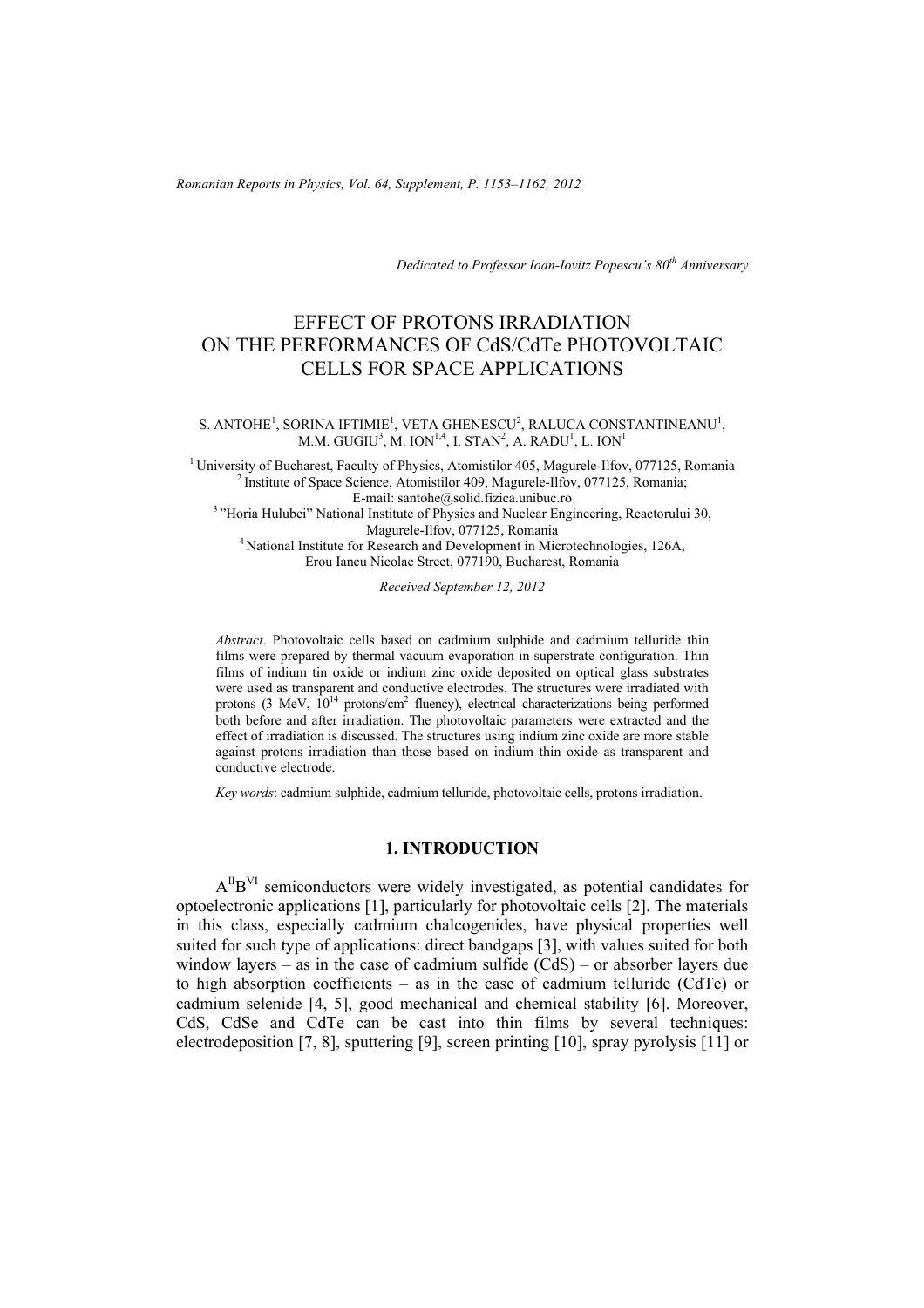thermal vacuum evaporation [12–18]. CdS/CdTe thin film based photovoltaic cells are well suited both for terrestrial and space applications, too, due to their reduced weight and good physical and chemical stability. The power conversion efficiency of such type of cells has increased significantly in last years from 8.8% [19] to 16.7% in AM 1.5 conditions [20, 21].

The physical and chemical properties of component layers of CdS/CdTe photovoltaic cells can be improved by chemical treatments with cadmium chloride  $(CdC<sub>1</sub>)$  [4], either by using a "dry" method or a chemical "wet" one, with samples immersed in a properly chosen solution. The main consequences of cadmium chloride treatment are the increase of CdTe crystallite grains and decrease of defect states at the interface CdS/CdTe, then improving the performances of the photovoltaic cells generally, and in the case of those used in space applications, their stability against the ionizing radiations, respectively [22–25].

In this paper we report on the influence of irradiation with energetic protons on photovoltaic cells based on CdS/CdTe heterojunction, in superstrate structure using indium tin oxide (ITO) or indium zinc oxide (IZO) as transparent and conductive oxide (TCO), deposited on optical glass substrates. Protons represent 87% of cosmic rays, so such studies are of great interest for using such structures in space applications. The samples were characterized before and after protons irradiation and the cells parameters were compared.

### **2. EXPERIMENTAL PROCEDURES**

Photovoltaic cells based on CdS/CdTe heterojunction were prepared by thermal vacuum evaporation technique (TVE), in superstrate configuration. A CdS "window" layer, 250 – 800 nm thick, was deposited onto optical glass substrates covered with indium zinc oxide (75 nm thick) and indium tin oxide (50 nm thick), respectively. CdS powder (Aldrich, 99.99%) was sublimated at 740°C form a single source; the residual pressure in the deposition chamber was  $1.4 \times 10^{-5}$  Torr and the substrate temperature was maintained at 250°C during film deposition. A thermal treatment was performed immediately after deposition for 15 minutes at 300°C. CdTe thin films were also deposited by TVE, at 600°C. The CdTe powder (Aldrich 99.99%) was used without further purification. The substrate temperature was maintained at 250°C, during the deposition. Both IZO/CdS/CdTe and ITO/CdS/CdTe prepared structures were thermally treated for 25 minutes at 300°C, to improve the crystalline structure of the as prepared thin films.

Chemical treatments with CdCl<sub>2</sub> were then performed for both ITO/CdS/CdTe and IZO/CdS/CdTe structures, by their immersion in a  $CdCl<sub>2</sub>/CH<sub>3</sub>OH$  solution for 5 seconds and then were thermally treated at 200 $^{\circ}$ C, in an evacuated chamber  $({\sim}10^{-4}$  mbar).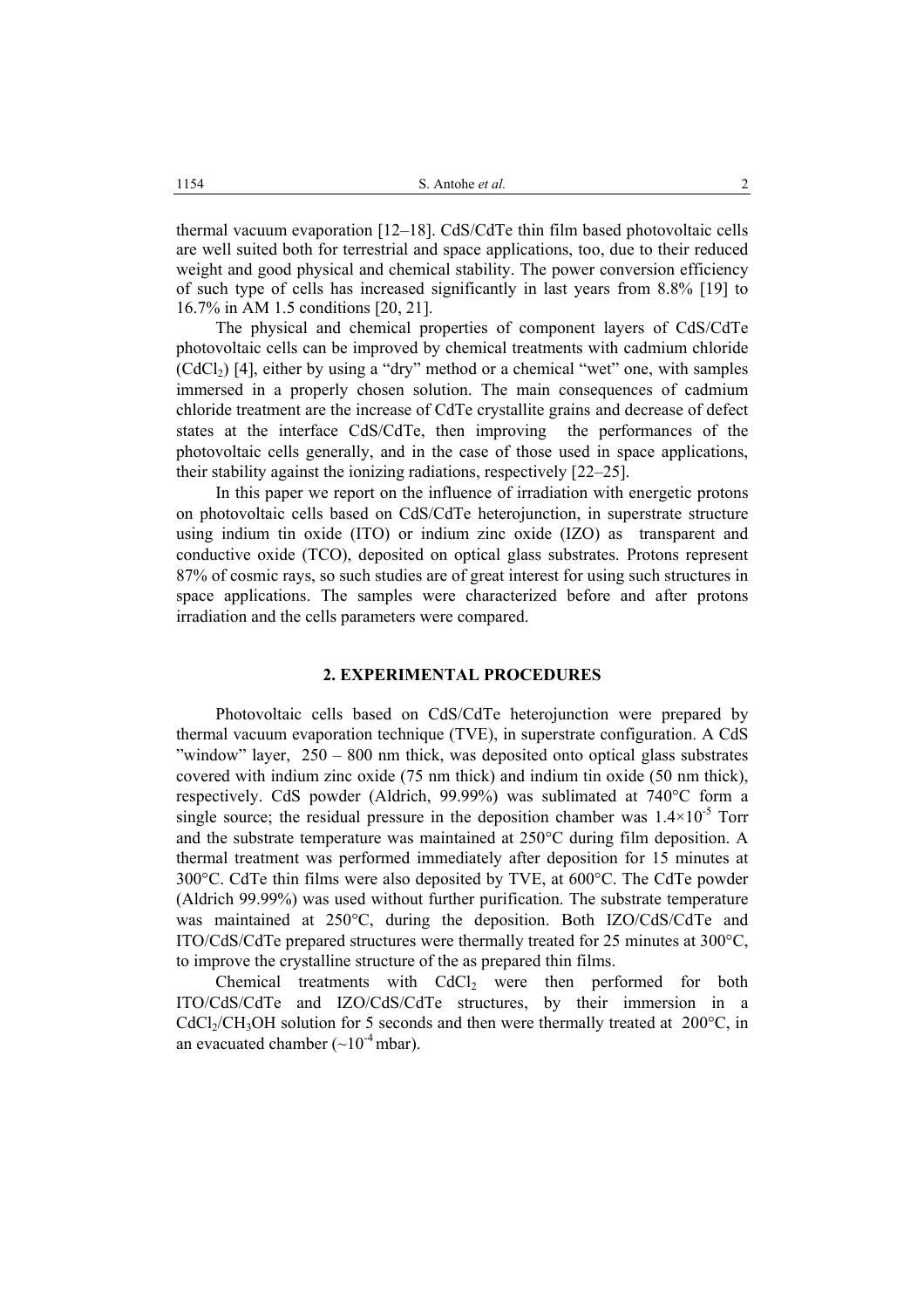To complete the photovoltaic structure, back electrodes were deposited onto CdTe absorber layer, consisting of a thin layer of copper, (50 nanometers thickness), followed by another thin film of gold (100 nanometers thickness), both deposited by TVE. The whole structures were thermally treated again for 30 minutes at 150°C.

The samples were subjected to protons irradiation using a Van der Graaf accelerator, the radiation beam being directed along the normal to the sample's surface. Irradiation was performed in an evacuated chamber, at room temperature; the energy of the incident particles was 3 MeV and the fluency was  $8 \times 10^{14}$ protons/ $\text{cm}^2$ .

The morphology for the CdS/CdTe interfaces were analyzed by Cross Section Scanning Electron Microscopy (Cross-Section SEM), using a Tescan Vega XMU-II microscope with secondary electrons as signal (the acceleration voltage was between 200 V up to 30 kV, the resulting magnification being from  $3 \times$  up to 500.000  $\times$ ). The SEM had also an adjustable scanning speed between 160 ns / pixel to 10 ms / pixel.

Electrical measurements were performed before and after protons irradiation. Dark I-V measurements were done covering the devices with a black paper. Photoelectrical characterization was performed using a Newport-Oriel 150 solar simulator, in AM 1.5 conditions. The current was measured using a 2400 Keithley Source Metter. The range of the sweeping voltage across the devices is set using a labview program which is connected with the source meter. The samples' active area was  $0.6 \text{ cm}^2$ .

For action spectra and external quantum efficiency (EQE) measurements, an experimental setup containing a Newport Oriel monochromator, controlled by a computer, was used. Optical properties of the CdS and CdTe films were characterized by performing transmittance and absorption measurements. The data were recorded at room temperature, with a Perkin-Elmer Lambda 35 spectrometer.

Short-circuit current, open-circuit voltage, fill factor and maximum power were determined from I-V characteristics in forth quadrant, at illumination in AM 1.5 conditions, and compared for irradiated and as grown samples.

## **3. RESULTS AND DISCUSSIONS**

For the surface morphology investigations we have used the Cross-Section SEM technique, using a Tescan Vega XMU-II SEM microscope.

Figures 1 and 2 show SEM micrographs recorded for a  $Au:Cu/CdCl<sub>2</sub>/CdTe/$ CdS/IZO and Au:Cu/CdCl<sub>2</sub>/CdTe/CdS/ITO structure, respectively.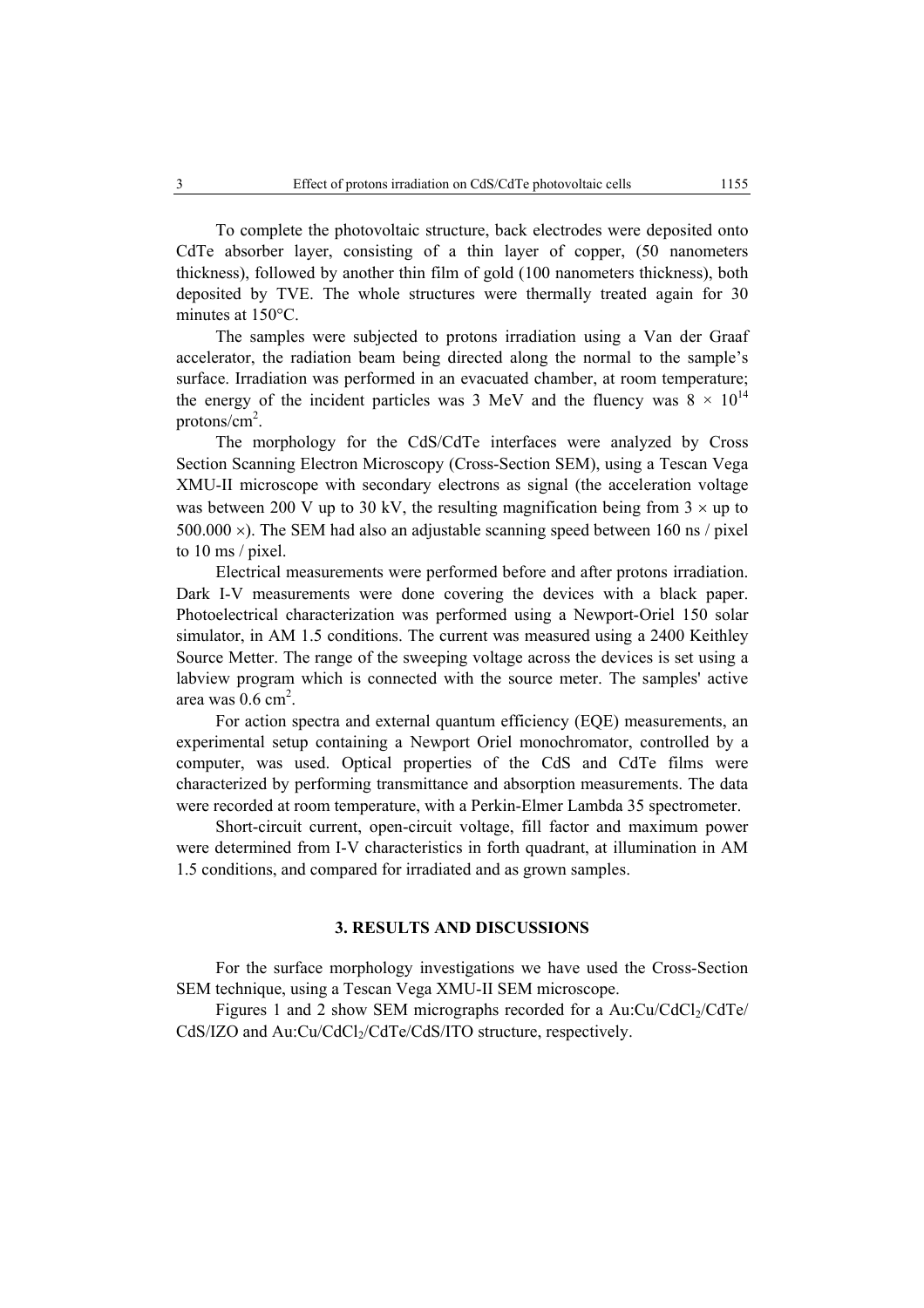

Fig. 1 – SEM micrograph of a Au:Cu/CdCl<sub>2</sub>/CdTe/CdS/IZO structure (cross section).



Fig. 2 – SEM micrograph of a Au:Cu/CdCl<sub>2</sub>/CdTe/CdS/ITO structure (cross section).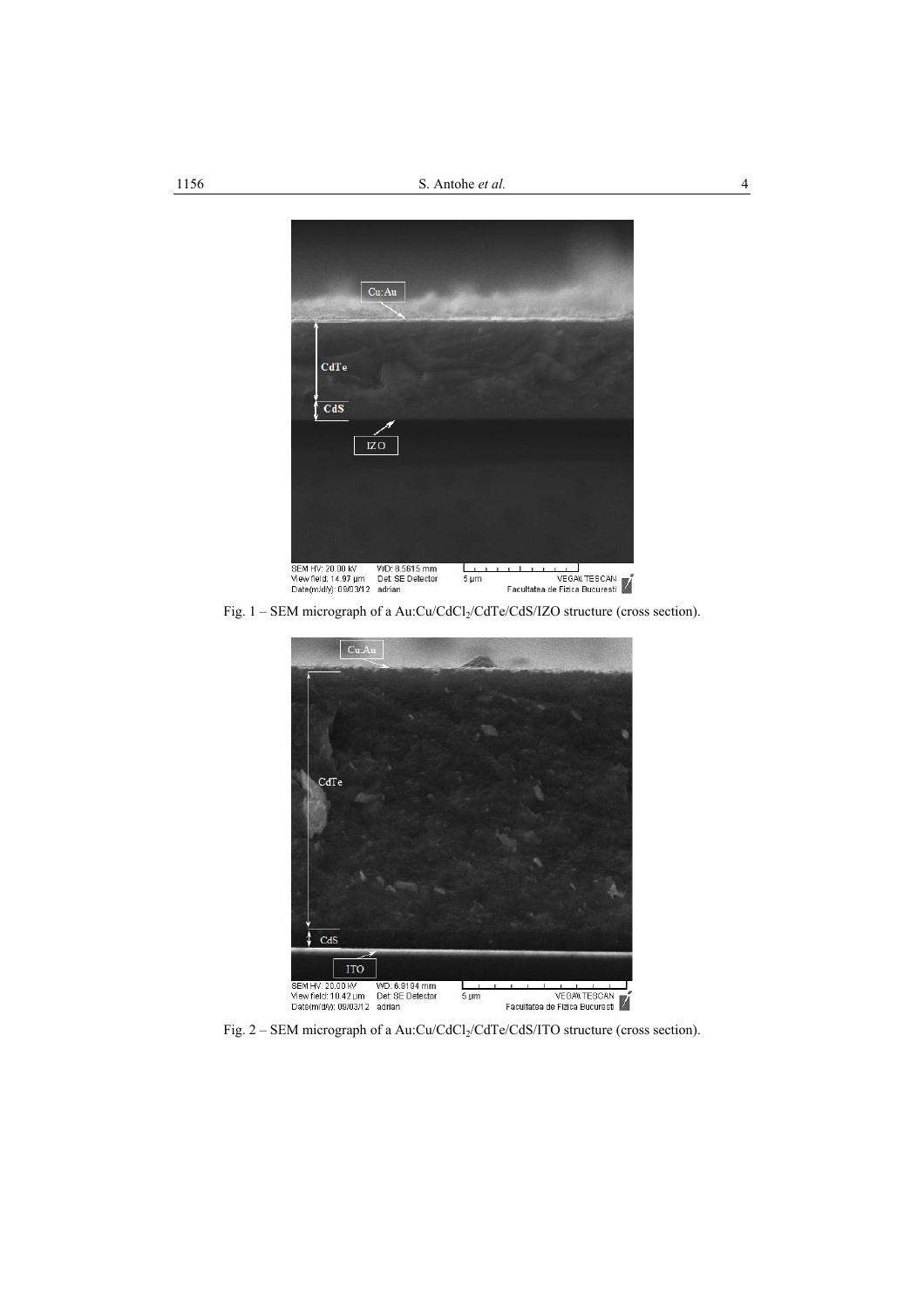As one can observe easily from these figures, all the layers of the structures are present in the structures, they are compact and larger grains can be observed in CdTe layers.

The current-voltage (*I*-*V*) characteristics of the prepared solar cells have been measured in dark, at room temperature, in both forward and reverse bias conditions, before and after protons irradiation as they are shown in Fig. 3. One can notice that the *I*-*V* characteristics are highly asymmetric and nonlinear. As expected, the forward bias conditions lead to an increase of the current density with the positive voltage between the gold electrodes with respect to the ITO or IZO front contact electrode. Their asymmetry is due to the presence of a barrier at the interface CdS/CdTe.



Fig. 3 – *I*-*V* characteristics in dark of: a) IZO/CdS/CdTe/Cu/Au; b) ITO/CdS/CdTe/Cu/Au.

Using the modified Shockley equation [23–25], the series and shunt resistances and the quality factor of the junction, *n,* were determined, before and after protons irradiation. The calculated values for series and shunt resistances for ITO/CdS/CdTe/Cu/Au as grown samples were 1.8 kΩ and 0.11 MΩ. After irradiations, the series resistance increased by a order of magnitude, to 10 K $\Omega$ , while the shunt resistance increase slightly to 0.17 MΩ. Series and shunt resistances of IZO/CdS/CdTe/Cu/Au, were 4.9 kΩ (as grown), and 10 kΩ (after proton irradiation), and 0.17 M $\Omega$  (as grown) and 1.27 M $\Omega$  (after proton irradiation), respectively.

Figure 4 shows the action spectra of the prepared samples, before and after accelerated protons irradiation.

The external quantum efficiency (EQE) was measured at room temperature for all samples. Notice that proton irradiation results in decreased values of EQE. In the case of IZO/CdS/CdTe/Cu/Au the difference between EQE values, for as grown and irradiated samples, is not significant, from 37% to 32%, but for the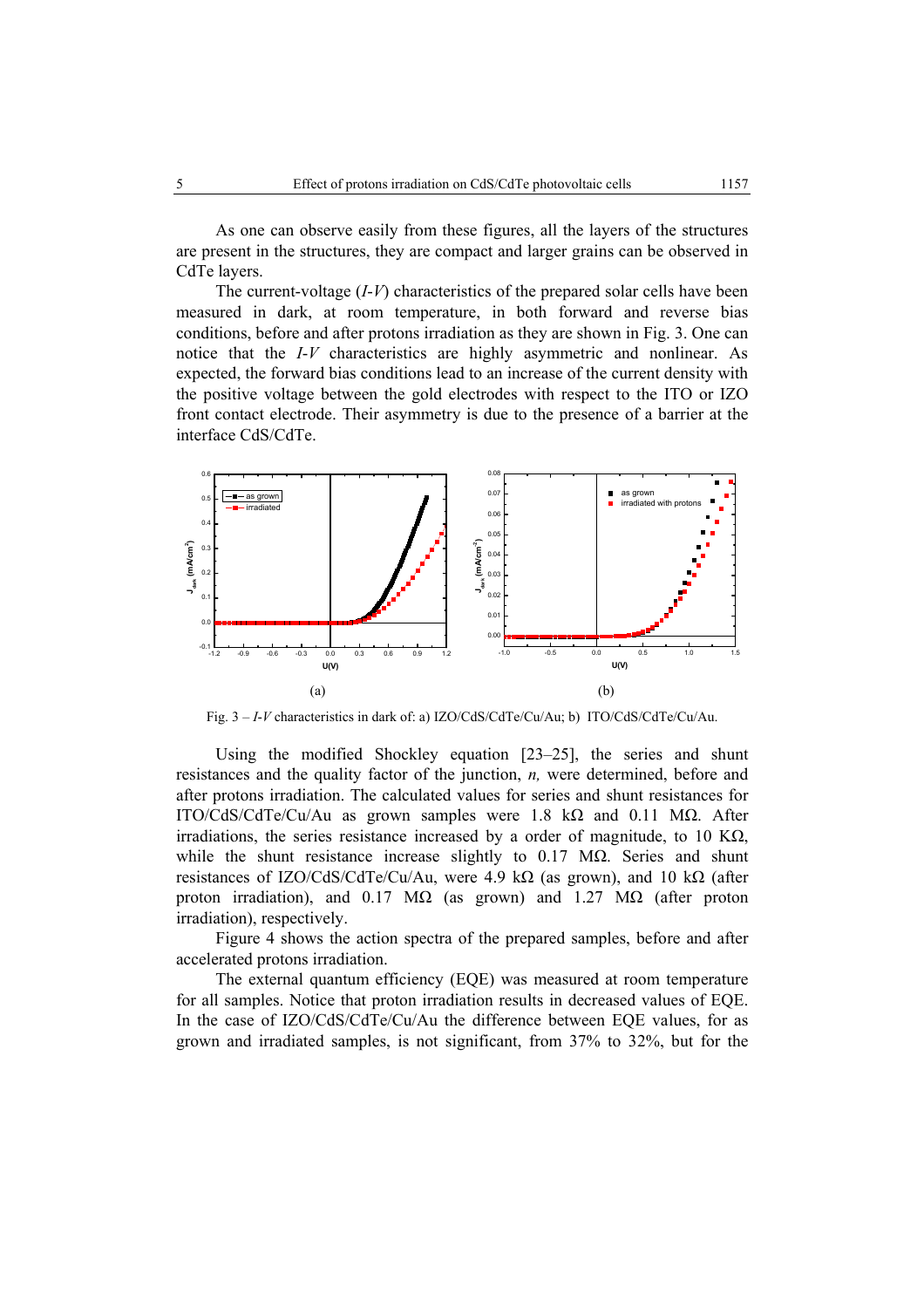sample ITO/CdS/CdTe/Cu/Au the decrease is sharp (EQE values after irradiation are almost half of those obtained for as grown structures). This behavior suggests that the stability against the protons irradiation of the IZO/CdS/CdTe/Cu/Au structures was significantly improved with respect of ITO/CdS/CdTe/Cu/Au cells.



Fig. 4 – Action spectra of: a) IZO/CdS/CdTe/Cu/Au; b) ITO/CdS/CdTe/Cu/Au structures.

 In Fig. 5 the *I*-*V* characteristics of ITO/CdS/CdTe/Cu/Au samples, in fourth quadrant, before and after irradiation are presented.

The main parameters of the cells (short-circuit current, open circuit voltage, fill factor and maximum power) were determined; the corresponding values were summarized in Table 1.

The same measurements were performed for IZO/CdS/CdTe/Cu/Au and the obtained results are presented in Fig. 6.



Fig. 5 – *I*-*V* characteristics in fourth quadrant before (black lines) and after irradiation (red lines) for ITO/CdS/CdTe/Cu/Au structures.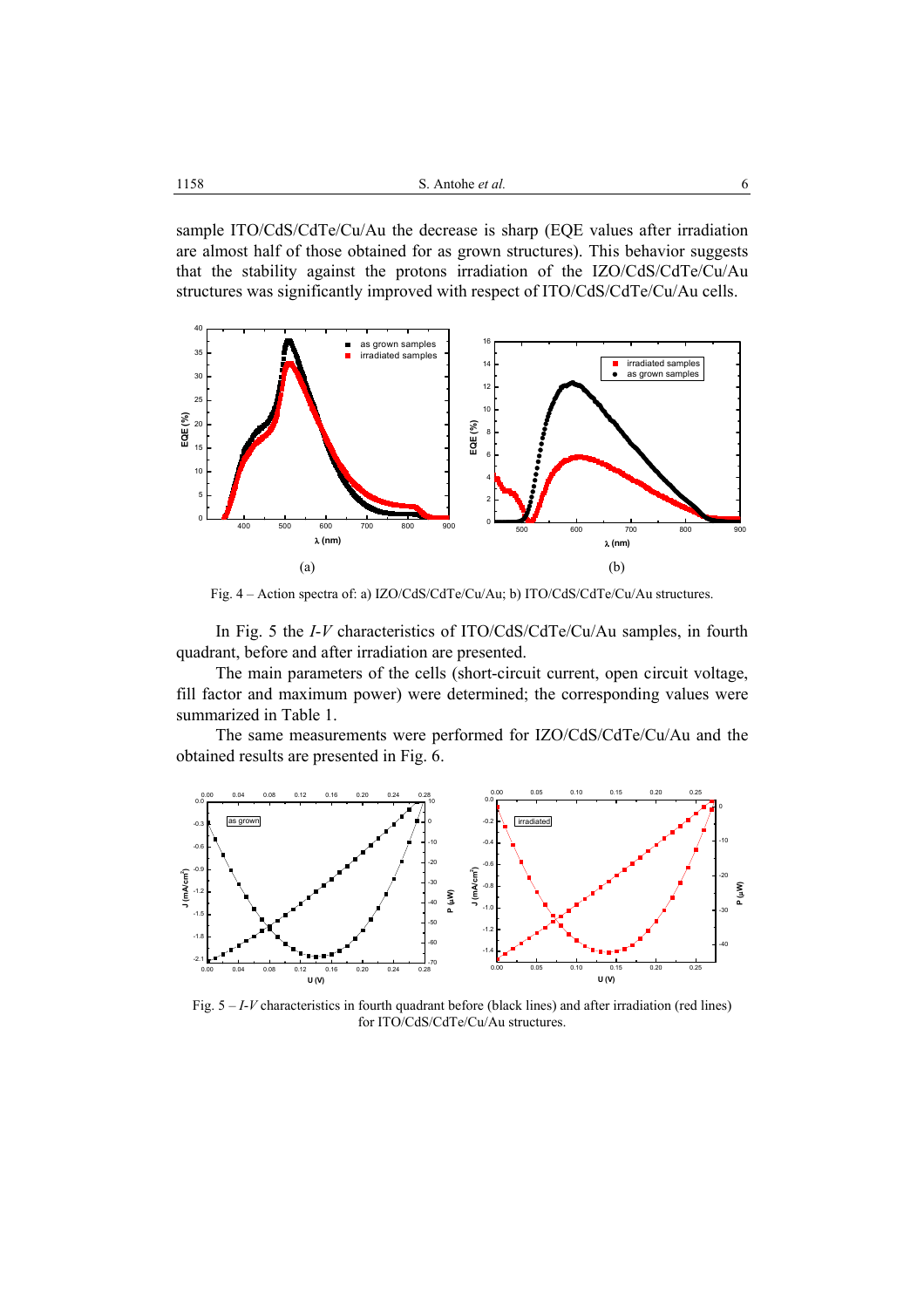

Fig. 6 – *I*-*V* characteristics in fourth quadrant before (black lines) and after irradiation (red lines) for IZO/CdS/CdTe/Cu/Au.

| Table 1                                                                       |  |
|-------------------------------------------------------------------------------|--|
| Parameters describing the photovoltaic response, before and after irradiation |  |

| <b>Structure</b>                                  | $I_{sc}$ (mA) | $V_{ac}$ (mV) | $P_{\text{max}}(\mu W)$ | FF(%) |
|---------------------------------------------------|---------------|---------------|-------------------------|-------|
| Glass/ITO/CdS/CdTe/Cu/Au<br>(as grown)            | 0.8           | 270           | 66                      | 28    |
| Glass/ITO/CdS/CdTe/Cu/Au<br>(protons irradiation) | 0.5           | 270           | 42                      | 26    |
| Glass/IZO/CdS/CdTe/Cu/Au<br>(as grown)            |               | 320           | 90                      | 28    |
| Glass/IZO/CdS/CdTe/Cu/Au<br>(protons irradiation) | 0.6           | 310           | 51                      | 25    |

For all samples the maximum output power decreased after protons irradiation, but not significantly. Also, the fill factor was not much affected by irradiation with protons.

Figures 7 and 8 show ion distributions with recoils as determined with SRIM 2008 [26] package in full cascade mode. Most of defects are introduced near interfaces; inter-diffusion occurs, affecting the quality of CdTe/CdS heterojunction (see also Fig. 8). The distribution of selected point defects, *e.g.*, Te and Cd vacancies ( $V_{\text{Te}}$  and  $V_{\text{Cd}}$ , respectively) introduced by irradiation is shown in Fig. 8.

As the irradiation was performed at ambient temperature, it is expected that some of the Frenkel pairs created by irradiation will disappear. Those created near interfaces have better chances to survive, due to the above-mentioned interdiffusion.  $V_{\text{Te}}$  is a negative-*U* deep donor in CdTe, while  $V_{\text{Cd}}$  (with a distribution similar to  $V_{\text{Te}}$ , see Fig. 8b) is the most important shallow acceptor (indicated as responsible for setting the intrinsic limit for *n*-type doping in CdTe [27]). Such type of defects may alter the distribution of the electrostatic potential in the space charge region.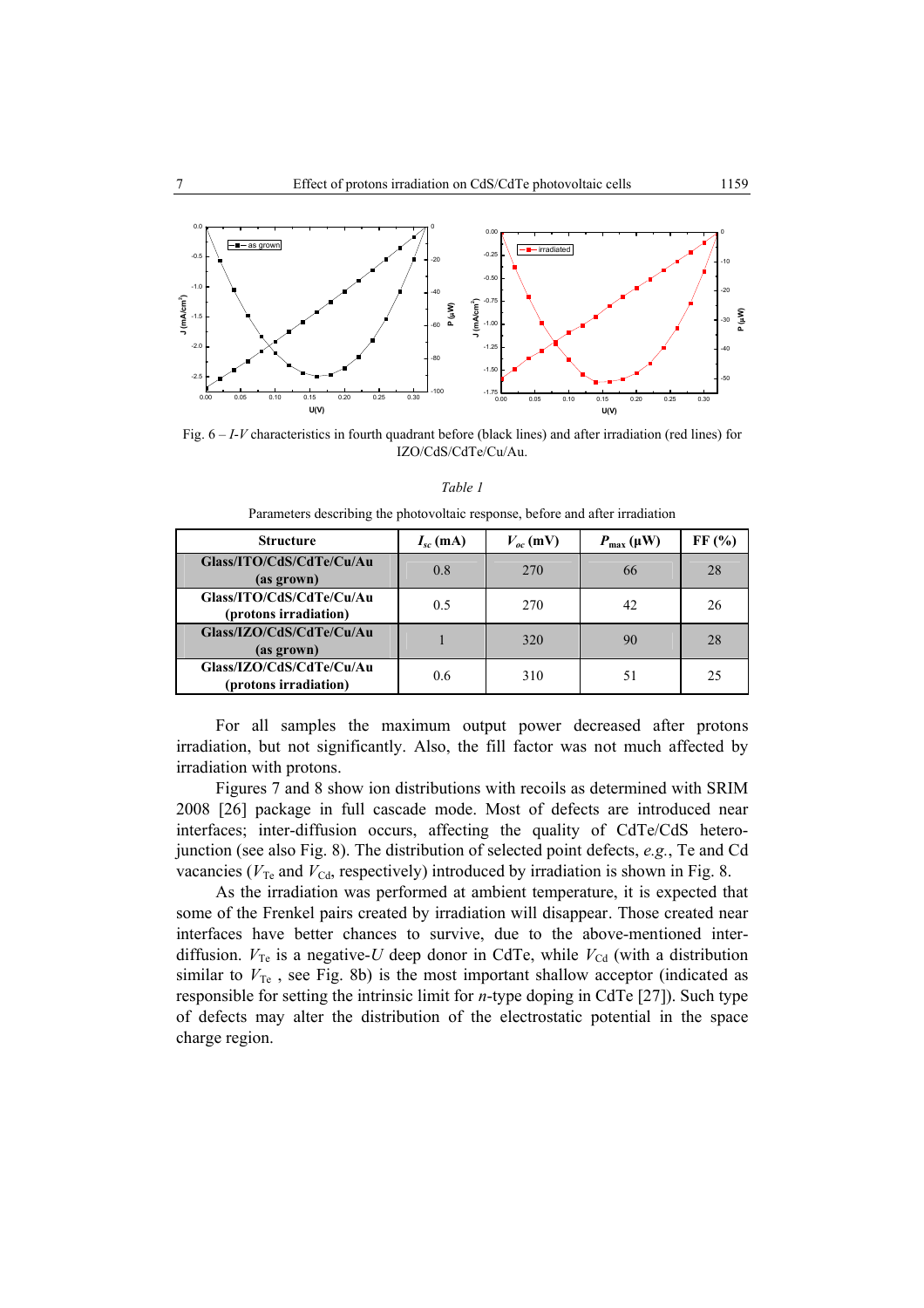

Fig.7 – Monte Carlo simulations of the effect of proton irradiation (3 MeV) on Au: a) Cu/CdTe/CdS/ITO; b) Au:Cu/CdTe/CdS/IZO structures.



Fig.  $8 - a$ ) Defect introduction rates for  $V_{\text{Te}}$ ,  $V_{\text{Cl}}$ . Replacement collisions are also plotted, as a reference; b) defect introduction rates for  $V_{\text{Te}}$  and  $V_{\text{Cd}}$ .

## **4. CONCLUSIONS**

Photovoltaic cells based on CdS/CdTe heterojunction were prepared by thermal vacuum evaporation, in superstrate configuration using two kind of the transparent and conductive oxides (IZO and ITO) deposited on the optical glass substrates.

To improve the physical and chemical properties of the component layers was made a wet chemical treatment with cadmium chloride.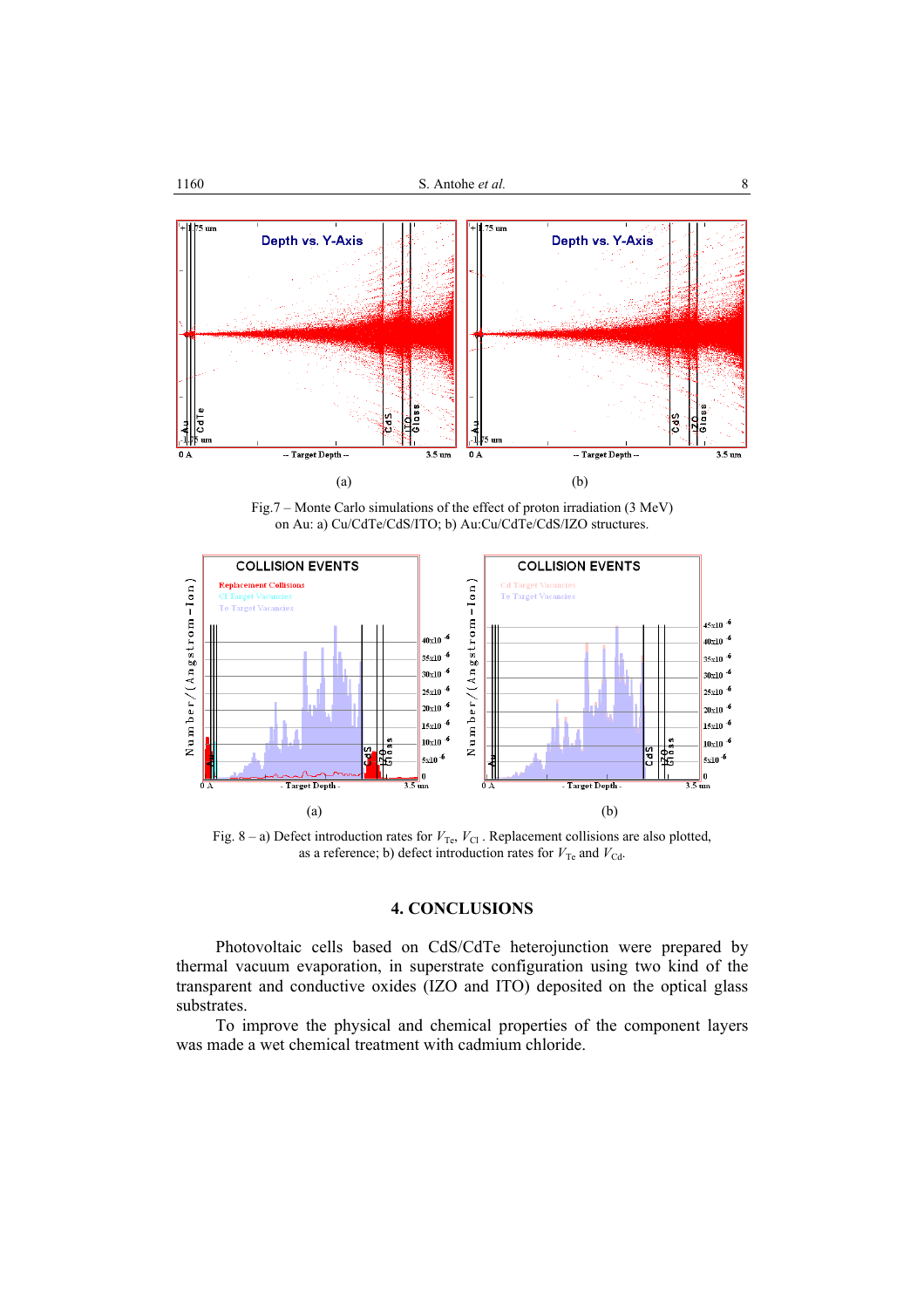Electrical and photoelectrical measurements were performed for "as grown" and after protons irradiation with energy of 3 MeV and  $10^{14}$  protons/cm<sup>2</sup> fluency, respectively.

Irradiation with protons resulted in a decrease of the external quantum efficiency, due to electrically active defects introduced at CdS/CdTe interface. The same behavior was observed for short-circuit current, and except for structures having indium tin oxide as anode, for open-circuit voltage. Maximum output power and the fill factor decreased only slightly after irradiation.

The conventional ITO used as TCO for the solar cells based on CdS/CdTe heterojunction, for space applications, could be replaced with IZO, which is cheaper and a nontoxic material. In addition, IZO/CdS interface seems to be more stable against the effect of energetic protons irradiation.

*Acknowledgements*. This work was partially supported by the research grant No. 11844/25.07.2012 of the University of Bucharest.

#### **REFERENCES**

- 1. V.N. Babentsov, Semiconductor Physics, Quantum Electronics & Optoelectronics, **3**, 94 (2006).
- 2. Monika Sharma, Sushil Kumar, L.M. Sharma, T.P. Sharma, M. Husain, Physica B, **348**, 15 (2004).
- 3. I. Salaoru, P.A. Buffat, D. Laub, A. Amariei, N. Apetroaei, M. Rusu, Journal of Optoelectronics and Advanced Materials, **3**, 936 (2006).
- 4. A. Bosio, N. Romeo, A. Podestà, S. Mazzamuto, V. Canevari, Crystal Research and Technology, **40**, 1048 (2005).
- 5. X.Wu, Solar Energy, **6**, 803 (2004).
- 6. S.N. Sahu, C. Chandra, Sol. Cells, **22**, 163 (1987).
- 7. T. Idamura, J. Muto, Thin Solid Films, **235**, 198 (1993).
- 8. Elena Matei, L. Ion, S. Antohe and I. Enculescu, Nanotechnology, **21**, 105202 (2010).
- 9. K. Subba Ramaiah, V. Sundara Raja, Sol. Energy Mater. Sol. Cells, **32**, 1 (1994).
- 10. S. Chandra, R.K. Pandey, R.C. Agrawal, J. Phys. D: Appl. Phys., **13**, 1757 (1980).
- 11. Kahee Shin, Sang il Seok, Sang Hyuk Im, Jong Hyeok Park, Chem. Commun., **46**, 2385 (2010).
- 12. V. Ruxandra, S. Antohe, J. Appl. Phys., **84**, 727 (1998).
- 13. S. Antohe, L. Ion, V. Ruxandra, J. Appl. Phys., **90**, 5928 (2001).
- 14. S. Antohe, V. Ruxandra, H. Alexandru, H, J. Cryst. Growth, **237**, 1559 (2002).
- 15. L. Ion, S. Antohe, J. Appl. Phys., **97**, 3513 (2005).
- 16. L. Ion, V. A. Antohe, S. Antohe, Journal of Optoelectronics and Advanced Materials, **7**, 1847 (2005).
- 17. S. Antohe, L. Ion, V. A. Antohe, M. Ghenescu, H. Alexandru, Journal of Optoelectronics and Advanced Materials, **9**, 1382 (2007).
- 18. O. Toma, S. Iftimie, C. Besleaga, T.L. Mitran, V. Ghenescu, O. Porumb, A. Toderas, M. Radu, L. Ion, S. Antohe, Chalcogenide Letters, **12**, 747 (2011).
- 19. J.A. Aranovich, D. Golmayo, A.L. Fahrenbruch, R.H. Bube, J. Appl. Phys., **54**, 2750 (1980).
- 20. X.Wu, J.C. Keane, R.G. Dhere, C. Dehert, D.S. Albin, A. Dude, T.A. Gessert, S. Asher, D.H. Levi, P. Sheldon, Proc. of the 17<sup>th</sup> European Photovoltaic Solar Energy Conference, Munich, Germany, Vol. **II**, 995 (2001).